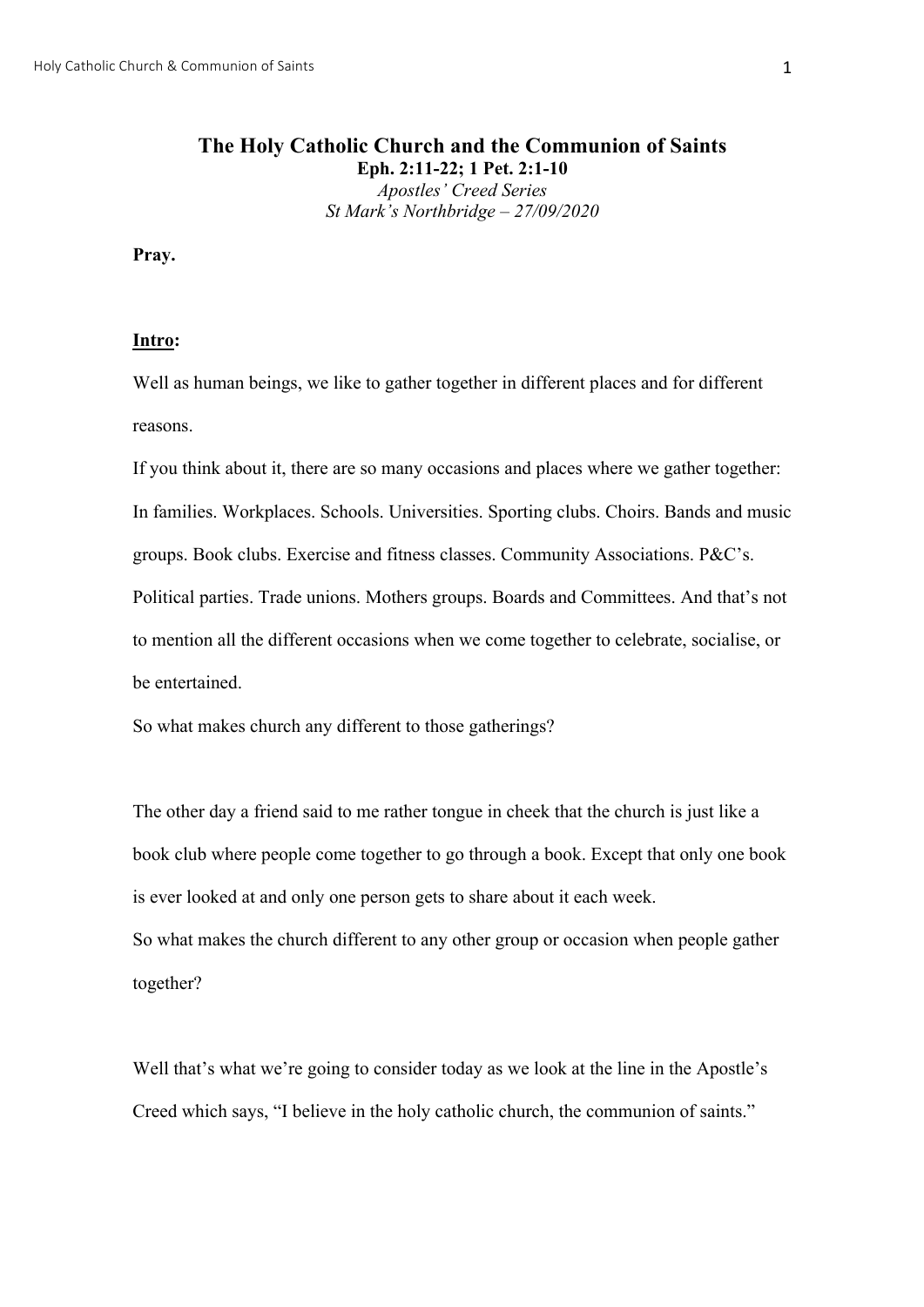But before we dive in, it's important that we're clear on what we mean by "church". Because the word 'church' is so ambiguous and carries much baggage, which results in us having different definitions of 'church'. We might understand church as being the physical building that we meet in. Or we might see the "church" as being an institution with officeholders, such as 'the Anglican Church of Australia' or the 'Church of England'. Or we might see church as relating to the things we do in a service, like singing, reading the Bible, praying, the sermon, and the Lord's Supper – the things we do.

But what does the Bible mean when it talks about "church"?

Well the word "church" in the Bible simply means a gathering, or and assembly, or a congregation of people. And while this seems like a simple definition, the Bible paints a much fuller picture of what it means for the church to be a gathering of God's people.

So we're going to look at what we believe about church by going through those four familiar headings in your outline: Drama, Doctrine, Discipleship, and Doxology. And it would be helpful if you had an outline there to follow along.

### **Drama** – How Can a Holy God Dwell with Sinful People?

Well in the drama of Scripture this idea of God gathering a people for Himself is a key theme. Even though our understanding of church is primarily a New Testament doctrine, the drama of Scripture lays some important foundations.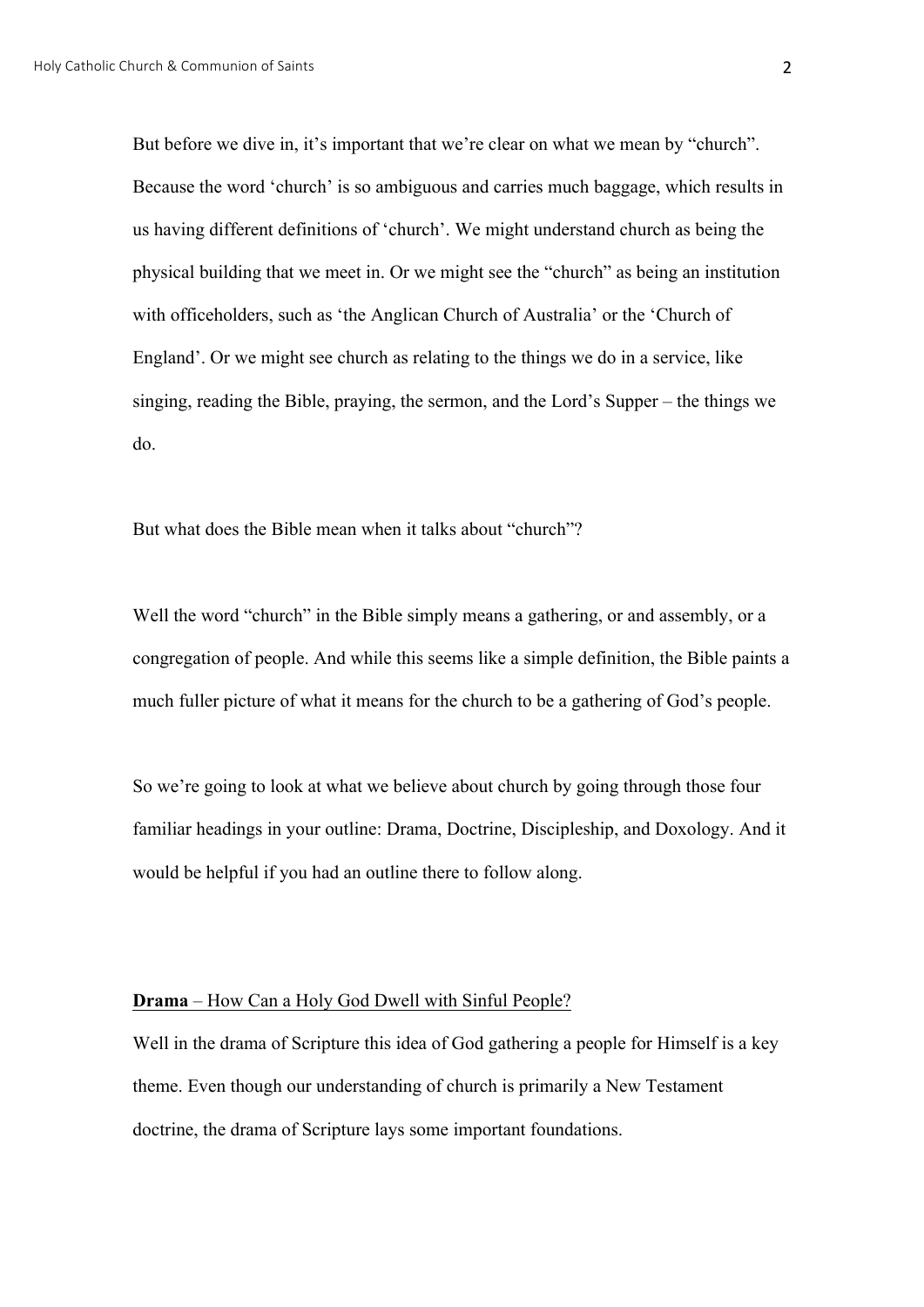While there are many ways you could summarise the storyline of Scripture, a key predicament or question which Scripture poses is: How can a holy God dwell with sinful people? And this was picked up in the opening Psalm which we read earlier when the psalmist asks: who may live on your mountain Lord? With the answer being only those who are blameless.<sup>1</sup> And of course that is not how we are in our natural state.

## - Scattering and Gathering (Gen. 11–12; Is. 49:6; Rev. 7:9–10)

From the earliest chapters of the Bible we see that sinful humans are unable to dwell with a holy God. And in Genesis chapter 11 we see at the Tower of Babel that part of God's judgment on sin is to scatter people – quite the opposite of gathering! **<sup>2</sup>**

Being separated and scattered is God's judgment on our sin.

But in the very next chapter in Genesis 12 come these amazing and well-known words of promise from God to Abraham:

# **\*\*\*SLIDE w/ Genesis 12:2–3**

*<sup>2</sup> "I will make you into a great nation, and I will bless you; I will make your name great, and you will be a blessing. <sup>3</sup> I will bless those who bless you, and whoever curses you I will curse; and all peoples on earth will be blessed through you."* (Genesis 12:2- 3)

 $1$  Psalm 15

<sup>&</sup>lt;sup>2</sup> While this episode of the Tower of Babel can make for interesting sociological insights such as the invention of the brick and the development of human languages, don't miss the bigger point. God is judging sinful humanity when it tries to make a name for itself and arrogantly asserts its greatness without any reference to God. And God judges humanity by scattering them.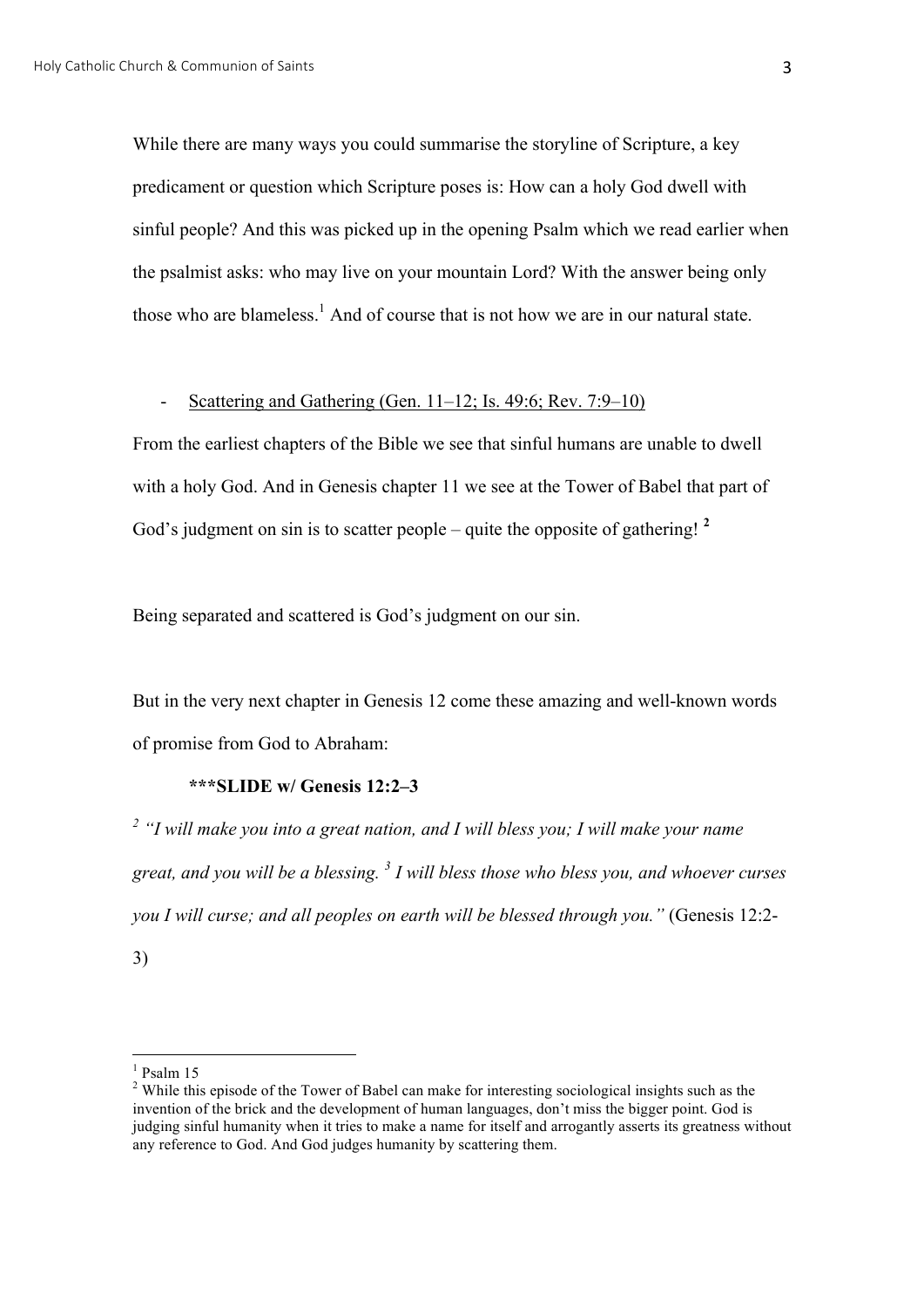These words are breathtaking in light of what has just happened. In spite of human sin, God is determined to gather a people, a nation, for Himself. And the rest of the Bible is an outworking of these promises to Abraham. From Abraham comes this one nation of Israel and along the way there are individuals from outside Israel who are gathered in to God's people, before finally the gates of salvation are opened to all the nations.

And this happens through the Servant of the Lord: Jesus Christ. After rising from the dead, He proclaimed that his disciples would preach the gospel of salvation to all nations.

So when the Apostle John had his vision into heaven he saw a gathering of people – a multitude – people *from every nation, tribe, people and language, standing before the throne and before the Lamb*. A holy God dwelling with humanity.

So the drama of Scripture testifies to this project that God is bringing about in the world: to gather a people for Himself through the Lord Jesus. To gather His church to Himself.

#### **Doctrine** – The Gathered People of God

So we now turn to consider Doctrine – what the Bible teaches about the church: the gathered people of God.

- Bought by Jesus' Blood (Acts 20:28; Eph. 2:11–22; 5:25; Rev. 5:9)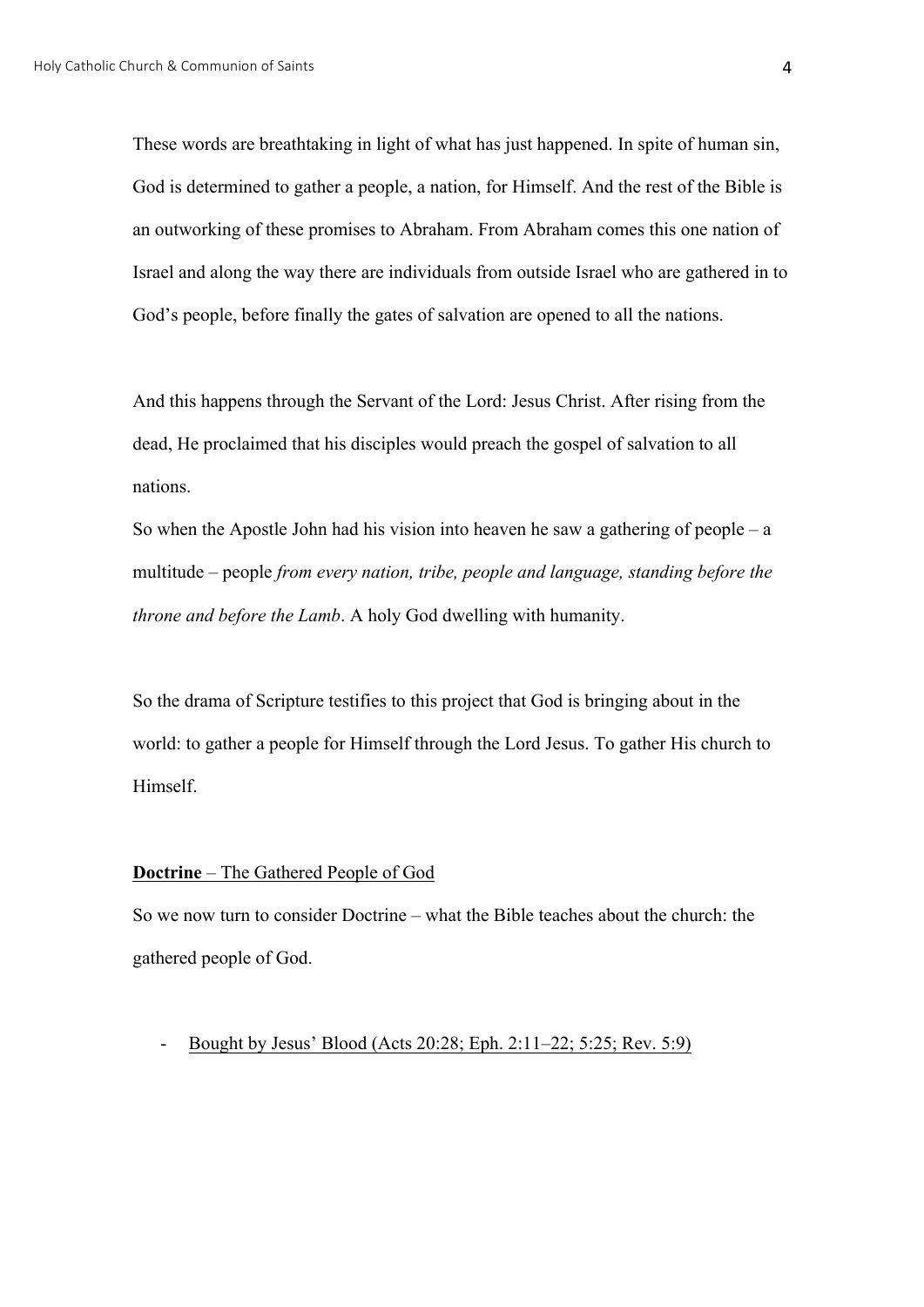Well a good starting point is to consider how the church came into being and how it began. And the church starts with the person and work of Jesus Christ. The church came into existence because Jesus redeemed a people for himself.

### **\*\*SLIDE w/ Rev. 5:9**

We see this in Revelation. In John's vision he sees and hears the elders praising Jesus, the lamb, and they say:

*"You are worthy to take the scroll and to open its seals, because you were slain, and with your blood you purchased for God persons from every tribe and language and people and nation.* (Rev. 5:9)

So the church came into existence by what Jesus did on the cross. And this also goes to the ownership of the church. The church belongs to Jesus. **<sup>3</sup>**

This is an important corrective to any idea that the church is a human institution which began off the back of someone's innovation or hard work.

So when we believe in the holy catholic church and the communion of saints, we believe that the church belongs to Jesus and began because of His death and resurrection.

 <sup>3</sup> When Jesus was with his disciples He reminded them of this when He said to them, "I will build **my** church" (Matt. 16).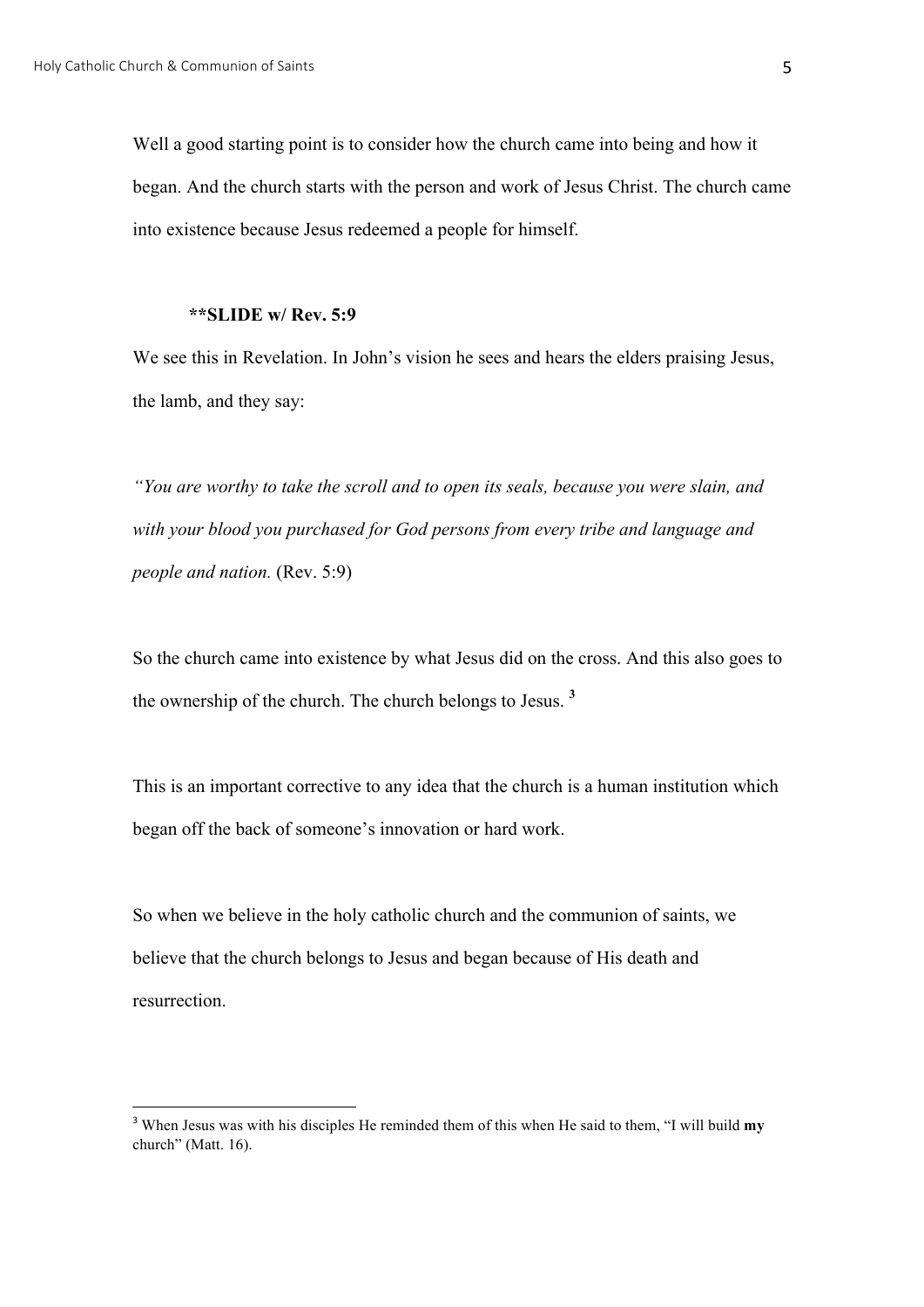### - United (Eph. 2:14–16; 4:1–6)

And this work of Jesus on the cross brings unity. Which means the church is a group of people who are united – united to God and to one another. We saw this in our first Bible reading from Ephesians chapter 2 where through Jesus' death He has brought together both Jews and Gentiles to be one new humanity – a new people united together. A new nation. And this one new humanity – the Church – is reconciled to God. United.

So the church's unity is not found in our race or gender or social status or interests or personalities or some other identity marker. Our unity is found in Christ and His work in uniting us to  $God<sup>4</sup>$ .

And this is where the work of the Holy Spirit is vital for the Church. For a while I've wondered why the Apostles' Creed goes from saying that we "believe in the Holy Spirit" to believing "in the church".

And that's because the Holy Spirit helps us to see Jesus and His work for us. It's the Spirit who convicts us of our sin and our need to repent, and the Spirit shines the spotlight on Jesus and our need for Him. So the Holy Spirit applies the work of Christ to us by giving us the eyes of faith to trust in Jesus. And when we trust in Jesus, we are united to him. The New Testament uses the language of Christians being "in Christ". We are united to Christ by our faith in Him. And since we are united to Christ in his

<sup>&</sup>lt;sup>4</sup> So in the church there is unity between each other – horizontally. And more importantly unity between God and man – vertically.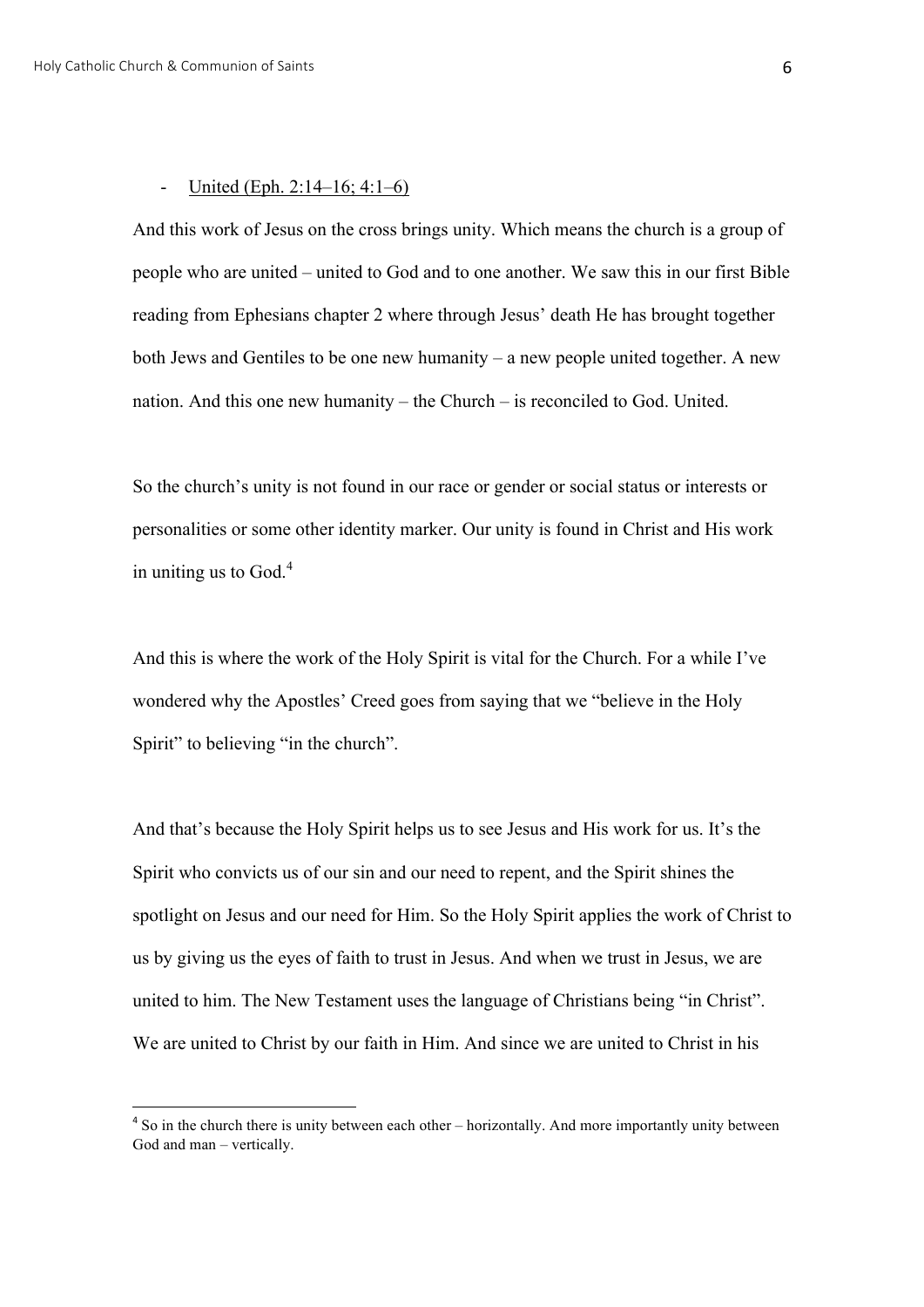death and resurrection then we are forgiven and united with God – we are reconciled. Jesus did say, "…No one comes to the Father except through me". And this work of reconciliation, of God uniting people to Himself through the Lord Jesus is the essence of salvation. We now have relationship with God. We now have communion with God. And the communion of the saints is seen in our fellowship with God and with one another because of Jesus.

And because we are united to Jesus then when we gather, He is in our midst.

So the church is United.

# - Holy (1 Cor. 1:3; 1 Pet. 2:9–10)

And we also believe that the church is holy. That's the language the Bible uses to describe the people of God: we are chosen by God. We have been set apart. We are holy.

### **\*\*SLIDE w/1 Pet. 2:9-10**

We saw this earlier in 1 Peter chapter 2:

*<sup>9</sup> But you are a chosen people, a royal priesthood, a holy nation, God's special possession, that you may declare the praises of him who called you out of darkness into his wonderful light. <sup>10</sup> Once you were not a people, but now you are the people of God; once you had not received mercy, but now you have received mercy.* (1 Pet. 2:9-10)

So the church isn't holy because it's full of perfect and impressive people who have their lives sorted out.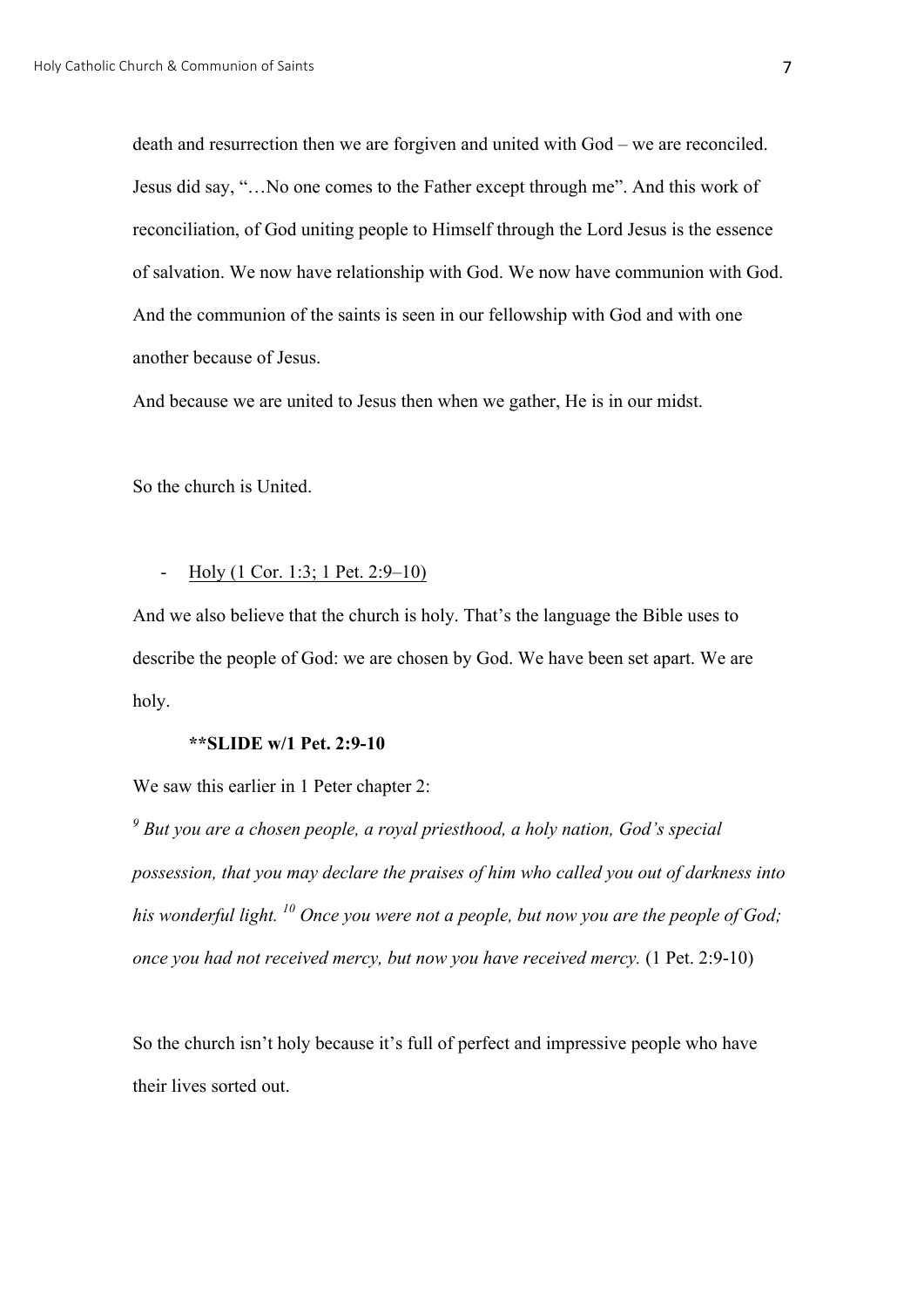No, the church is holy because God calls people out of darkness and into light. So if you are a Christian, then you are holy. You are a saint. So church is the communion of saints.

Which means being a saint isn't about doing many acts of charity or performing miracles and having a church body officially recognise you as a "saint". No, being a saint means that God has shown mercy to you in the Lord Jesus and your sins are forgiven. And you have been set apart to live as one of God's people. So the church is holy.

### - Universal (Acts 2:1–11; Eph. 2:11–22; Rev. 5:9–10; 7:9)

And the church is also universal. The church extends to people in all places and is not limited to one group of people in a particular time or place.

We saw this earlier in Revelation chapter 5 that the church is made up of people from different backgrounds, nations, and cultures who've been redeemed by Jesus. And that's the heavenly reality of which we partake in our smaller local gatherings. And since the church is universal, then we are in communion with other saints – we are in fellowship with other Christians all over the world.

And that's what we mean when we say that we believe in the holy **catholic** church. Now this is probably that part in the Apostles' Creed which can make you feel uneasy when we say it. You might ask yourself, 'Hang on, aren't we different to the Catholic church?' Wasn't there something called the Protestant Reformation 500 years ago?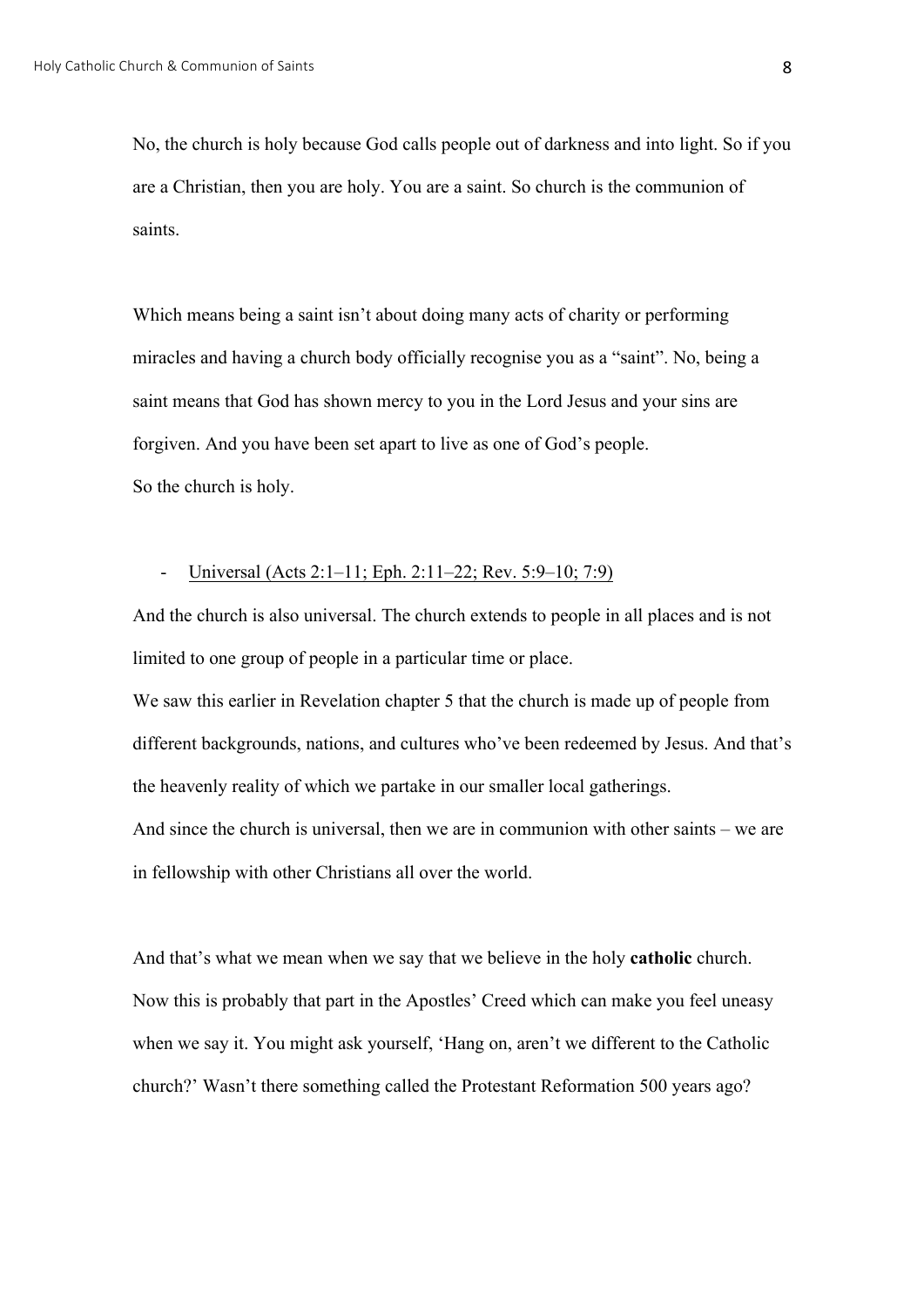So why do we say that we believe in the "holy **catholic** church"?

Well we are affirming what the Bible teaches about the church being universal and embracing all Christians everywhere. That's what the word 'catholic' means. But the Roman Catholic (capital C) Church understands the church to be 'catholic' because in its worldwide spread the Roman Catholic church holds the faith in trust for everyone. So in essence if you want to be saved then you need to go through the church.

But from our brief look at the Scriptures so far, it's the Holy Spirit who brings people to faith in Christ alone. So it's not the church as a body or organisation that holds the faith in trust in order for someone to be saved. Rather, the church is the result of people being saved.

So the church is catholic in that it is universal.

Well that's a brief snapshot of our doctrine of the holy catholic church and the communion of saints.

#### **Discipleship** – The People of God on Display

So as we now turn to Discipleship and what it means for God's people to be the church, there are many things we could say. After all, most of the letters in the New Testament are written specifically to churches or at least Christians who are in churches.<sup>5</sup>

 <sup>5</sup> Among other things, from the New Testament we could underscore:

how God's people are to hold out the gospel to a world that is dying – to proclaim the praises of the Lord Jesus as we saw in 1 Peter chapter 2.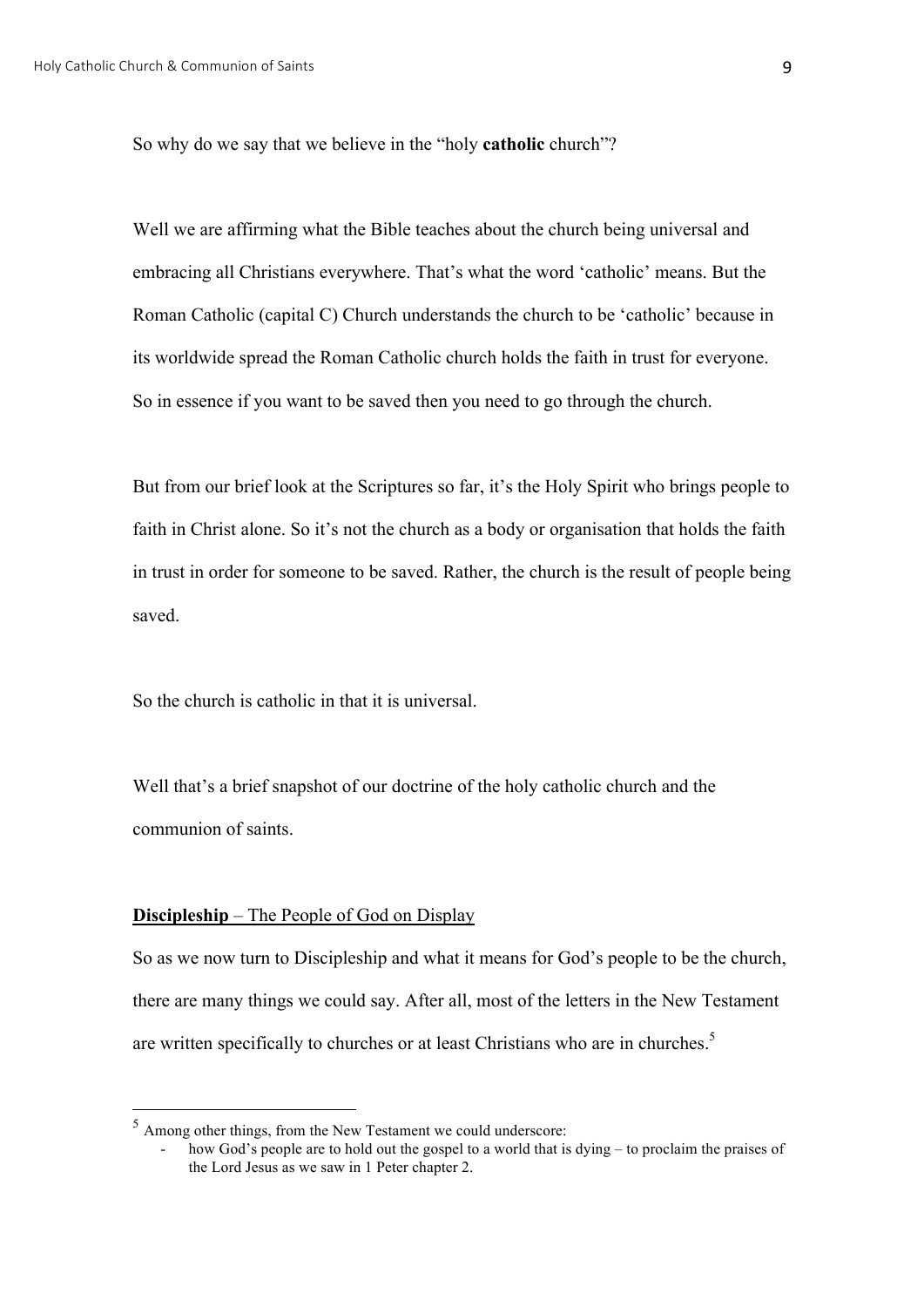But I want to spend a few minutes drawing out some implications for us as God's church based on a few pictures that the Bible uses to describe church.

# - Family (Matt. 12:46–50; Mark 10:29–31; Eph. 2:19; 1 Tim. 3:15)

The New Testament describes church by using the language of family – that the church is the household of God. The church is God's family where He is our Heavenly Father – the Father Almighty. And as Christians we are His children and we are brothers and sisters in Christ.

I know for some of you church as family is a precious truth that you cling to. For some of us, family can bring up mixed feelings – both as we remember the past and experience presently. For others of us, becoming a Christian may have resulted in you being a bit more distant from your biological family. And still for others, maybe you feel the grief at not being able to have your own family for many different reasons. You see, our family situations aren't always the best.

But in God's kindness he has given us an eternal family that we are part of: the church. He has given us brothers and sisters, many brothers and sisters, many more brothers and sisters than we could ever have. That's what Jesus said in Mark chapter 10 to his disciples. That by following Jesus you don't just have the blessing of eternal life but

 

the consistent teaching and encouragement for God's people to not give up meeting together, especially as we await the day of Christ's return.

And that's just the tip of the iceberg. There are many things that you could say about how believing in the holy catholic church and the communion of saints should shape our Christian discipleship!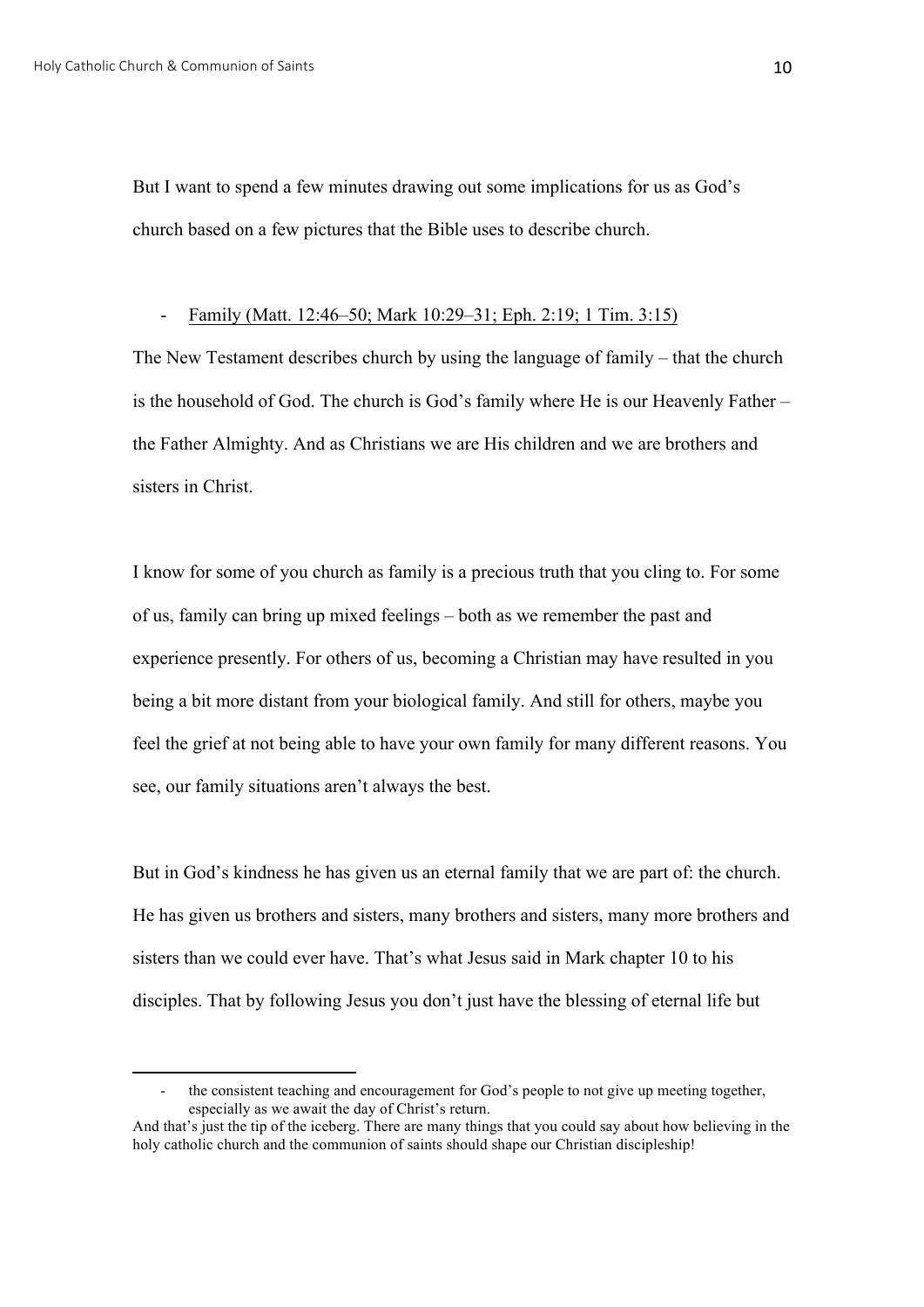right now you have more brothers, sisters, mothers and children in this age.<sup>6</sup> And Jesus was talking about the church: the people of God.

So when we meet together as God's people, we're spending time with the family. Is that how you see the people you are at church with? Do you see them as your brothers and sisters?

The church is family.

 

# - Body (Col. 1:18, 24; 1 Cor. 12:12–30)

And the church is also a body. It's the body of Christ. 1 Corinthians chapter 12 says that the church is a body with many different parts and Jesus is the head of the body. And that God has placed each person where He wants them to be.

I think this is important to remind yourself of. That you are valued and precious, and God has placed you in His church where He wants you. Sometimes you can question your worth and your place in the church, and your contribution to the church. But God has placed you where He wants you. To mix the metaphor, in the body God has placed you alongside other brothers and sisters who you can serve and be a blessing to.<sup>7</sup>

<sup>&</sup>lt;sup>6</sup> <sup>29</sup> "Truly I tell you," Jesus replied, "no one who has left home or brothers or sisters or mother or father or children or fields for me and the gospel <sup>30</sup> will fail to receive a hundred times as much in this present age: homes, brothers, sisters, mothers, children and fields—along with persecutions—and in the age to come eternal life. (Mark 10:29-30)

<sup>&</sup>lt;sup>7</sup> The New Testament is loaded with this "one another" language. That what we do as the church is for "one another", not ourselves and our own advancement. And during these times it's so important that we are looking out for one another, especially in how we are going spiritually. Maybe there's one person you might want to give a call this week or meet up with to check in with how they are going in their walk with Jesus.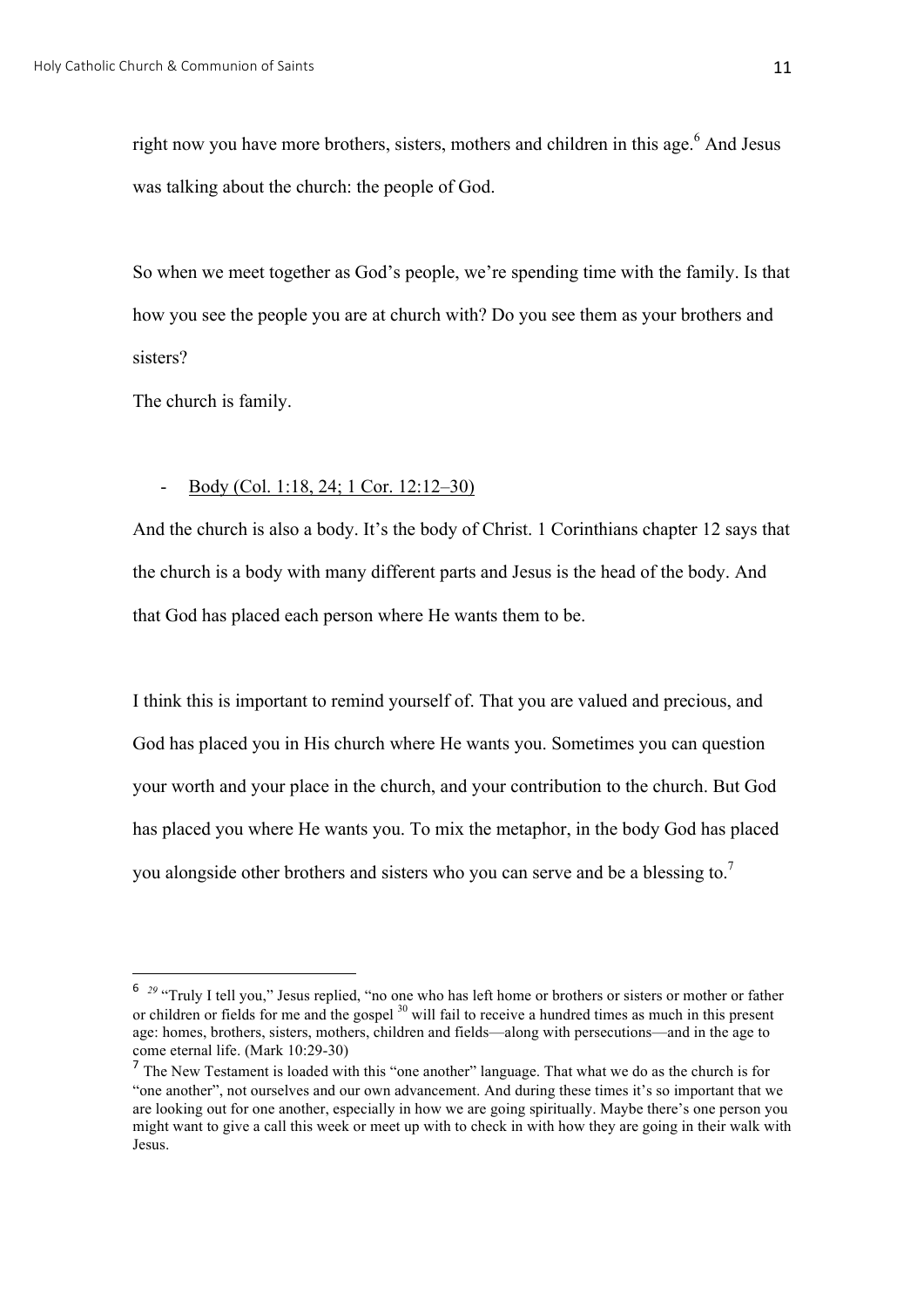And the body of Christ, the church, is made up of people who all bring something different. It's incredible when you think about it that the church is made up of so many different types of people. You see some companies aiming for diversity quotas and the like. But in the church, God brings together all types of people: older people, younger people, married people, single people, white collar workers, blue collar workers, rich people, poorer people.

Which means we all have something to contribute. We all have different gifts that we can use to serve each other. And we should delight in the difference and gifts of each member of the body. We should delight that God has saved all kinds of people, least of all ourselves! And we get to share in that rich fellowship and serve one another as the body of Christ.

#### Bride (Eph. 5:22–33; Rev. 19:1–10)

And the church is also the bride of Christ. Now I know for us men, this can be a weird idea. But we need to get over it and see the beauty of being Christ's bride. As the church we are the dearly loved bride whom Jesus laid down His life for. And as Ephesians chapter 5 says, the church, as the bride of Christ, submits to Him. This means that as a church we must always be eager to listen to Jesus, to obey Him, to love Him, and to please Him.

So the true church is one which submits to Jesus. The true church is one where its leaders submit to Jesus. The true church is one which remains faithful to Jesus even when our culture is enticing us to abandon Him.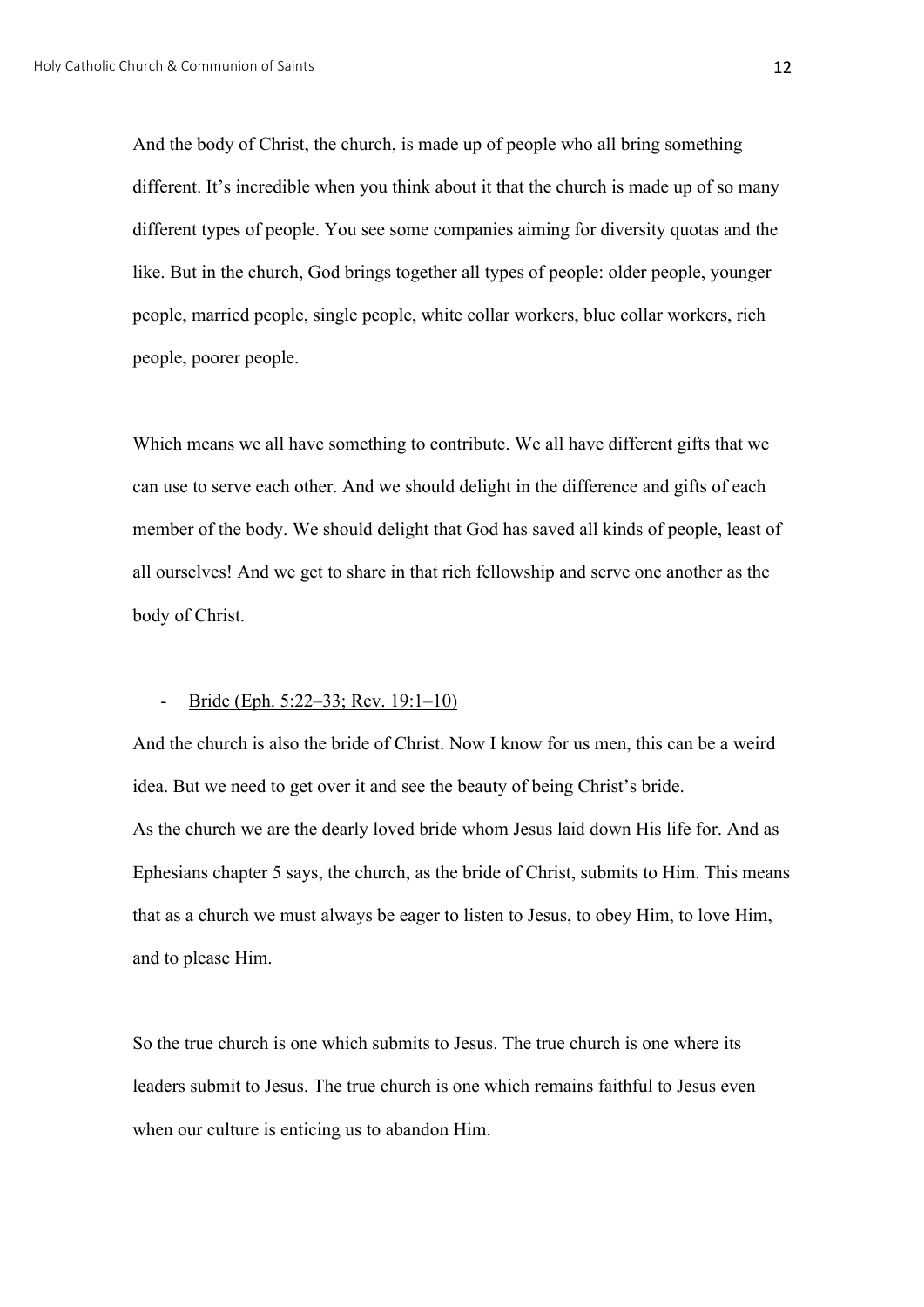And of course, the church submits to Christ when we submit to what He teaches in His word.

## - Temple (1 Cor. 3:16–17; 2 Cor. 6:16; Eph. 2:21)

And the church is also a temple. In 1 Corinthians chapter 3 we see that as Christians we are God's temple where God's Spirit dwells amongst us.

And because God lives in us then this spurs us on to grow in holiness. As God's holy people we have been set apart to live for Him. And so the church must be committed to growing in holiness: our own holiness and the holiness of others.

So can I encourage you to take your holiness seriously. As you are led by the Spirit, will you make every effort to grow in holiness?

One way that we grow in our holiness is by meeting together and praying for one another. When we meet with fellow brothers and sisters we can be open and honest about how we are going in being God's holy people. And we can commit each other to prayer and encouragement to keep pursuing holiness.

I know here at St Mark's there are a number of you who meet regularly in prayer triplets or small groups to share and pray for and encourage each other. So keep doing that!

Because we as God's church are concerned about being holy. We are the temple of the living God because God dwells in us by His Spirit.